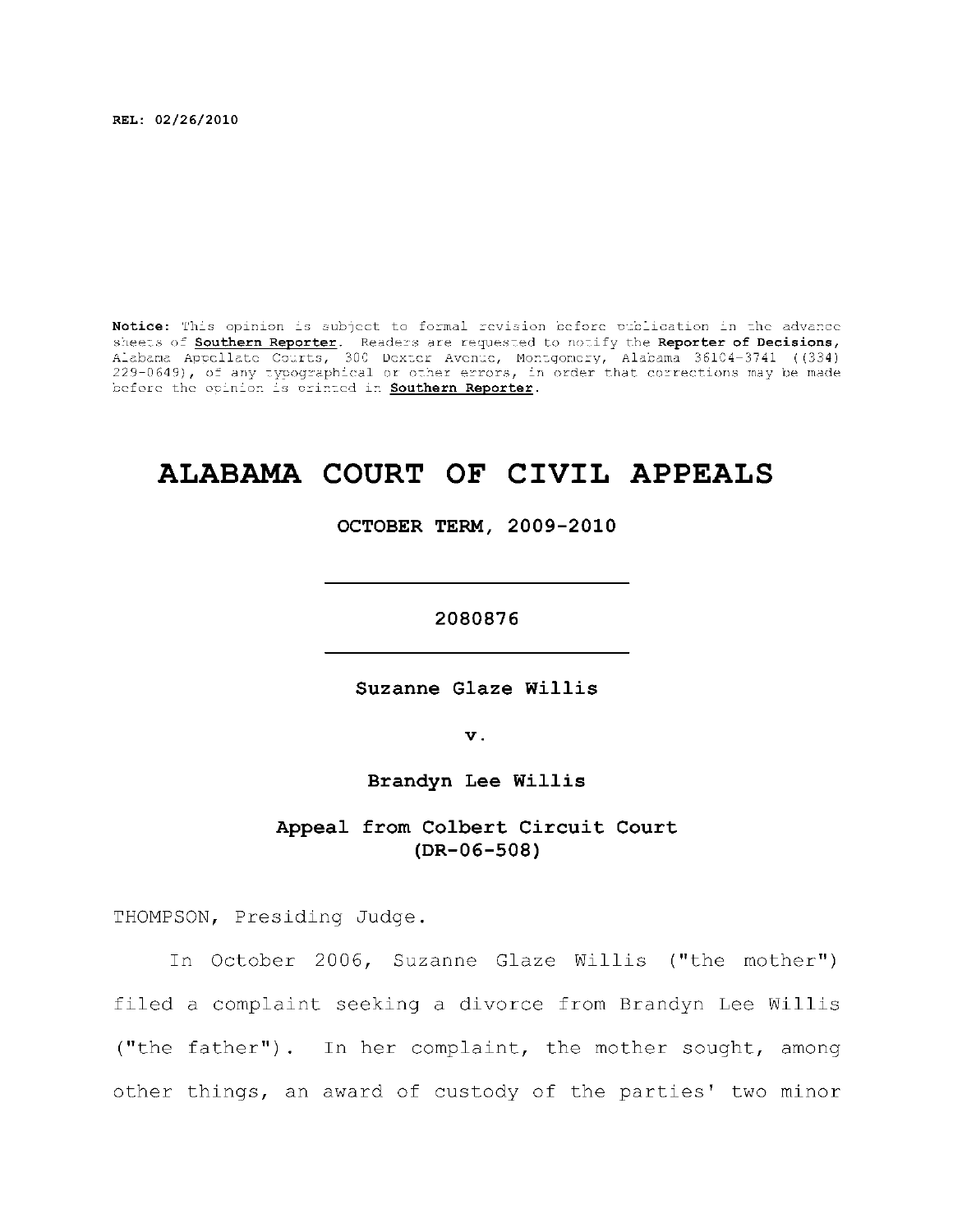children, an award of child support, and an equitable division of the marital property. The father answered and counterclaimed, seeking an award of custody of the children.

On November 7, 2006, the mother, who apparently had custody of the children, filed a motion requesting that the trial court order the father to pay pendente lite child support. In December 2006 and again in February 2007, the mother moved to have the father held in contempt for an alleged failure to support the children and in connection with the father's disposal of certain marital property. In March 2007, the State of Alabama ("the State") moved to intervene in the action for the purposes of seeking, on behalf of the mother, child support for the parties' children; the trial court granted the State's motion to intervene.

After attempts at mediation failed, the trial court set the matter for a final hearing on May 6, 2008. Almost a year later, on April 8, 2009, the trial court entered a judgment divorcing the parties.<sup>2</sup> The mother filed a postjudgment

<sup>&</sup>lt;sup>1</sup>The record on appeal contains no order pertaining to pendente lite custody of the children.

 $2$ The record contains no explanation for the delay in entering the divorce judgment.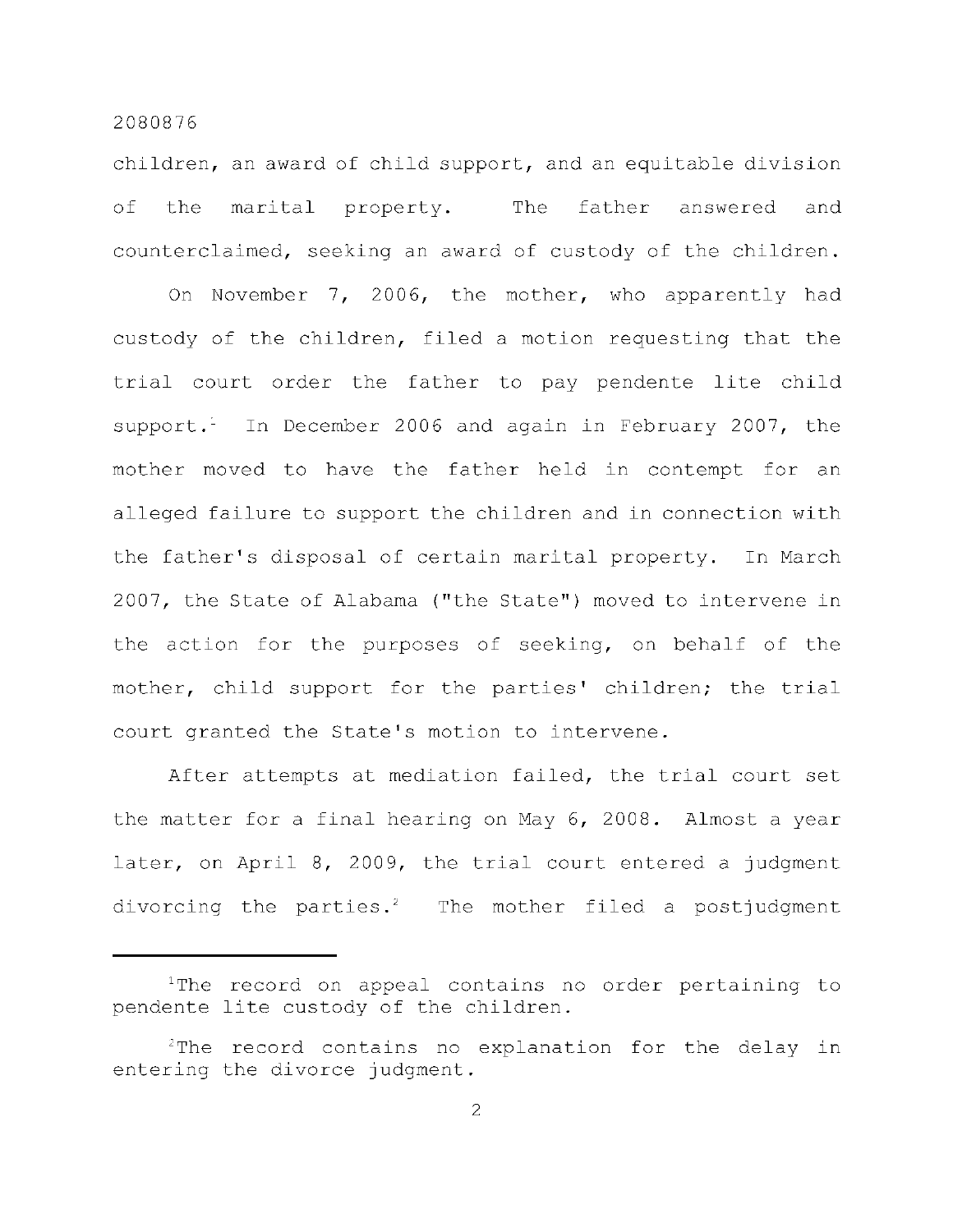motion, and the trial court denied that motion.<sup>3</sup> The mother timely appealed. $<sup>4</sup>$ </sup>

The trial court's April 8, 2009, judgment states that it incorporated "a partial agreement" of the parties. The "partial agreement" reached by the parties is not set forth in the record on appeal, and neither party has made any representation identifying the issues upon which the parties had reached an agreement. The trial court did not receive any evidence as to any of the issues that might have still been in dispute at the scheduled final hearing. However, the trial court proceeded to enter a judgment disposing of all the pending issues between the parties.

The mother's challenge to that portion of the April  $8$ , 2009, judgment purporting to incorporate the parties' partial agreement has merit. The record contains no written documentation of the parties' partial settlement agreement, and an oral settlement agreement is valid and enforceable " only if it is made in open court or during a pretrial

 $3$ In its postjudgment order, the trial court also denied the mother's request for an award of an arrearage of pendente lite child support.

 $4$ The State is not a party on appeal.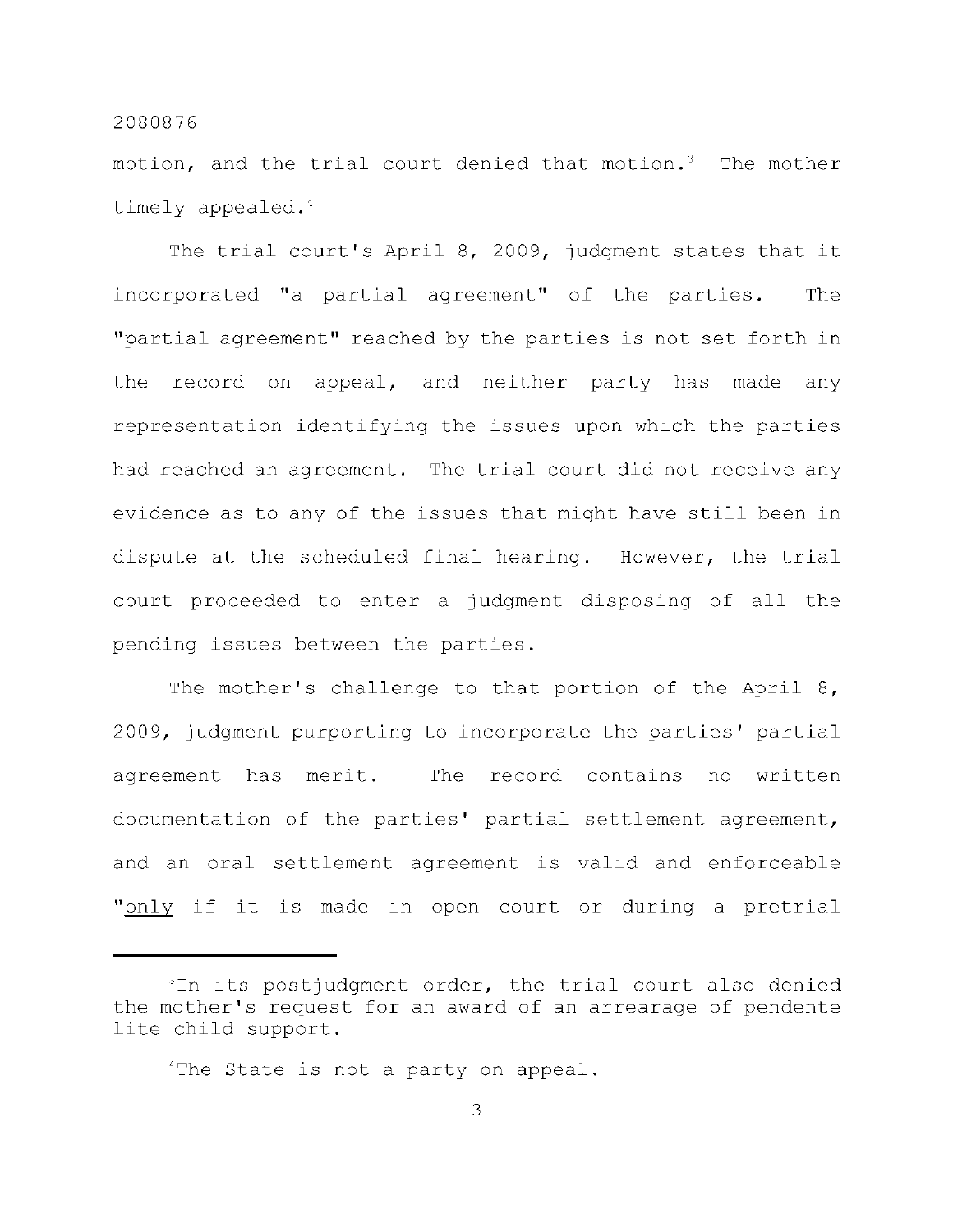conference." Contractor Success Group, Inc. v. Service Thrust Org., Inc., 681 So. 2d 212, 215 (Ala. Civ. App. 1996). This court has explained:

"All settlement agreements entered into by attorneys and occurring at the trial-court level are governed by  $$34-3-21$ , Ala. Code 1975. Ex parte Sims, 627 So. 2d 380, 382 (Ala. 1993). To be effective under  $$34-3-21$ , an agreement must be made in writing or entered in the minutes of the court. Holmes v. Sanders, 729 So. 2d 314, 316 (Ala. 1999); and Ex parte Kiely, 579 So. 2d 1366, 1367 (Ala. Civ. App.  $1991)$ ."

Proffitt v. Cochran, 742 So.2d 188, 189 (Ala. Civ. App. 1999).

The father asserts in his brief on appeal that the parties "appeared with counsel and announced to the court that a partial settlement had been reached." However, the record contains no written documentation of that partial settlement agreement, and there is no indication that a hearing was actually conducted. Thus, in this case, "[i]t is clear  $\ldots$ that the oral agreement at issue here was not made in open court or during a pretrial conference and was not entered into the minutes in open court." Contractor Success Group, Inc. v. Service Thrust Org., Inc., 681 So. 2d at 215. Thus, this court is unable to hold that the trial court's judgment purporting to incorporate a partial agreement of the parties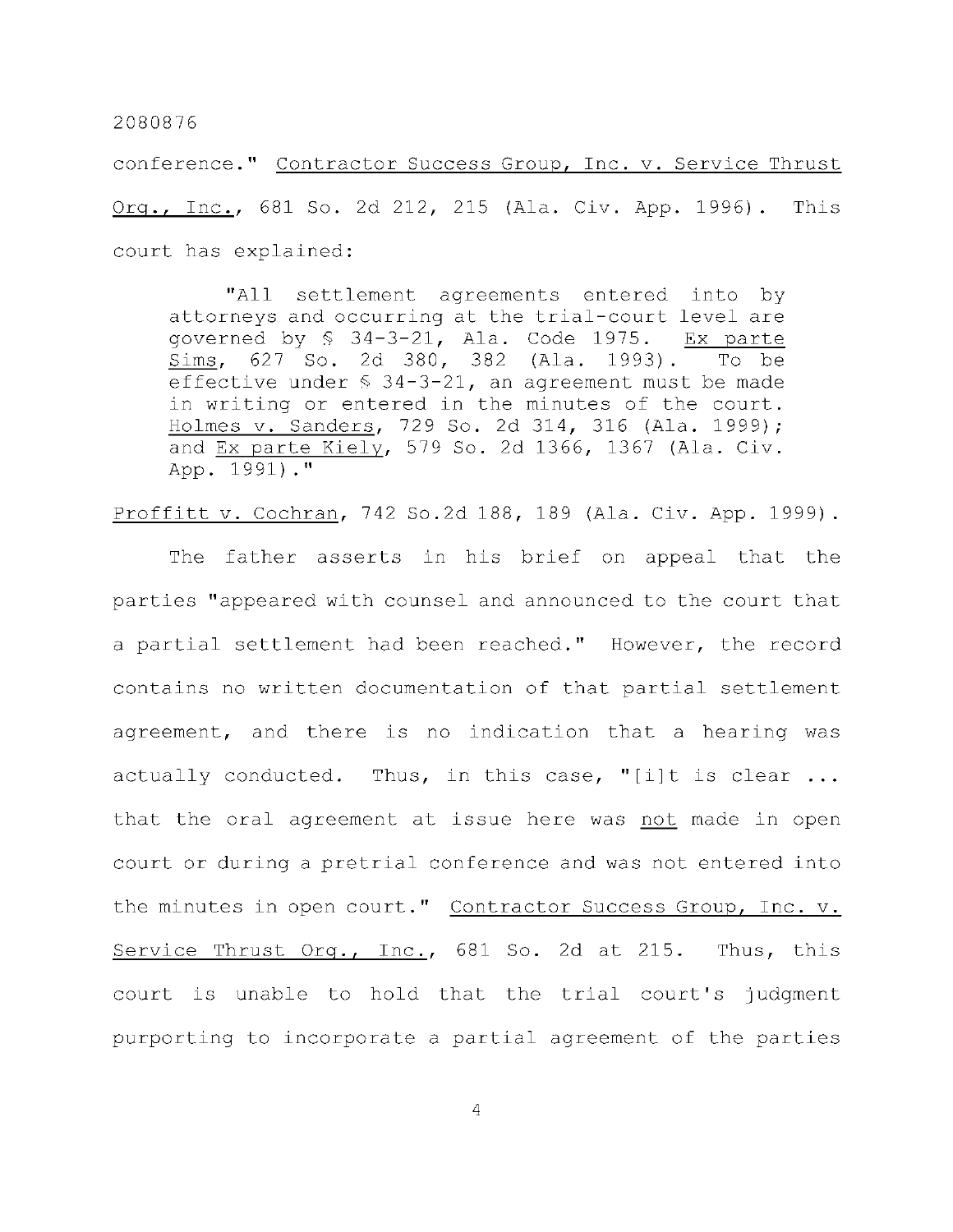is valid and binding. The judgment is due to be reversed because it does not properly document and incorporate the agreement of the parties.

Further, the April 8, 2009, divorce judgment cannot stand for another reason. The majority of the mother's arguments are based on her assertion that the trial court erred in failing to receive evidence on a number of issues upon which the parties apparently failed to reach an agreement. In her postjudgment motion, the mother indicated that the parties had reached no agreement with regard to a number of issues resolved in the April 8, 2009, divorce judgment, including issues of child support, child-support arrearages, and property division. The mother contends that the record contains no evidence supporting the trial court's resolution of those issues in its April 8, 2009, judgment.

In response, the father concedes that the trial court "did not base the entire final [judgment] on the partial agreement of the parties," but he contends that the determination of the remaining issues was within the trial court's discretion. The determination of the issues in dispute between the parties would have been within the trial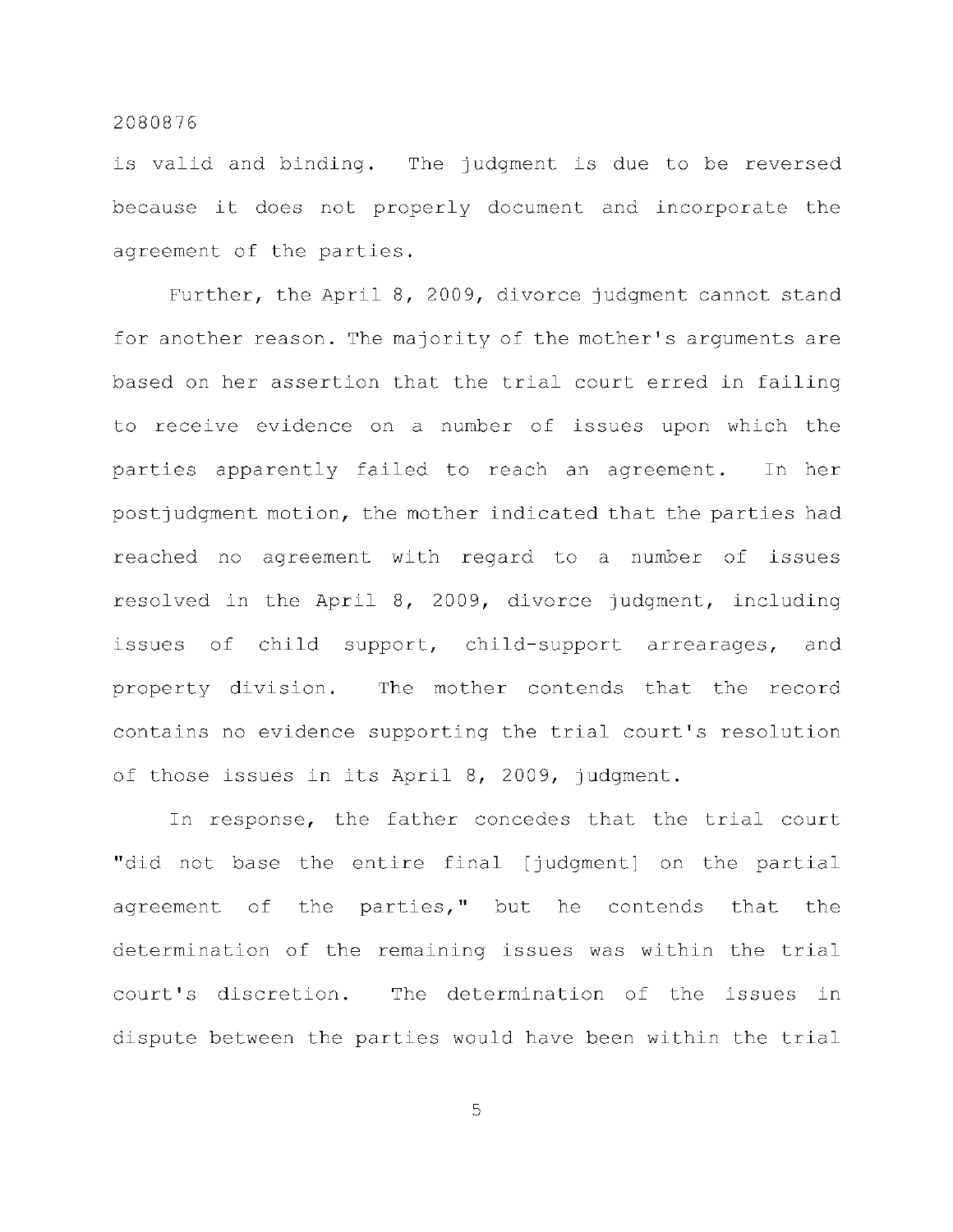court's discretion if it had received any evidence on those issues. See Nelson v. Landis, 709 So. 2d 1299, 1300 (Ala. Civ. App. 1998) (The issue of child support is within the trial court's discretion when the court bases its judgment on ore tenus evidence.); Brown v. Brown, 719 So. 2d 228, 231-32 (Ala. Civ. App. 1998) (An award of retroactive child support is within the trial court's discretion.); Parrish v. Parrish, 617 So. 2d 1036, 1038 (Ala. Civ. App. 1993) (The issues of alimony and property division are within the trial court's discretion when the court receives ore tenus evidence.); Kovakis v. Kovakis, 12 So. 3d 693, 700 (Ala. Civ. App. 2008) (A property division and alimony award must be equitable under the particular facts of the case.); and Mann  $v$ . Mann, 725 So. 2d 989, 992 (Ala. Civ. App. 1998) (An award of visitation is within the discretion of the trial court and must be decided on the specific facts of each case.). In this case, however, the trial court received no evidence on the issues in dispute.

The mother has challenged portions of the April 8, 2009, judgment pertaining to child support, property division, and alimony. With regard to child support, the record contains a letter setting forth the father's semi-monthly income; the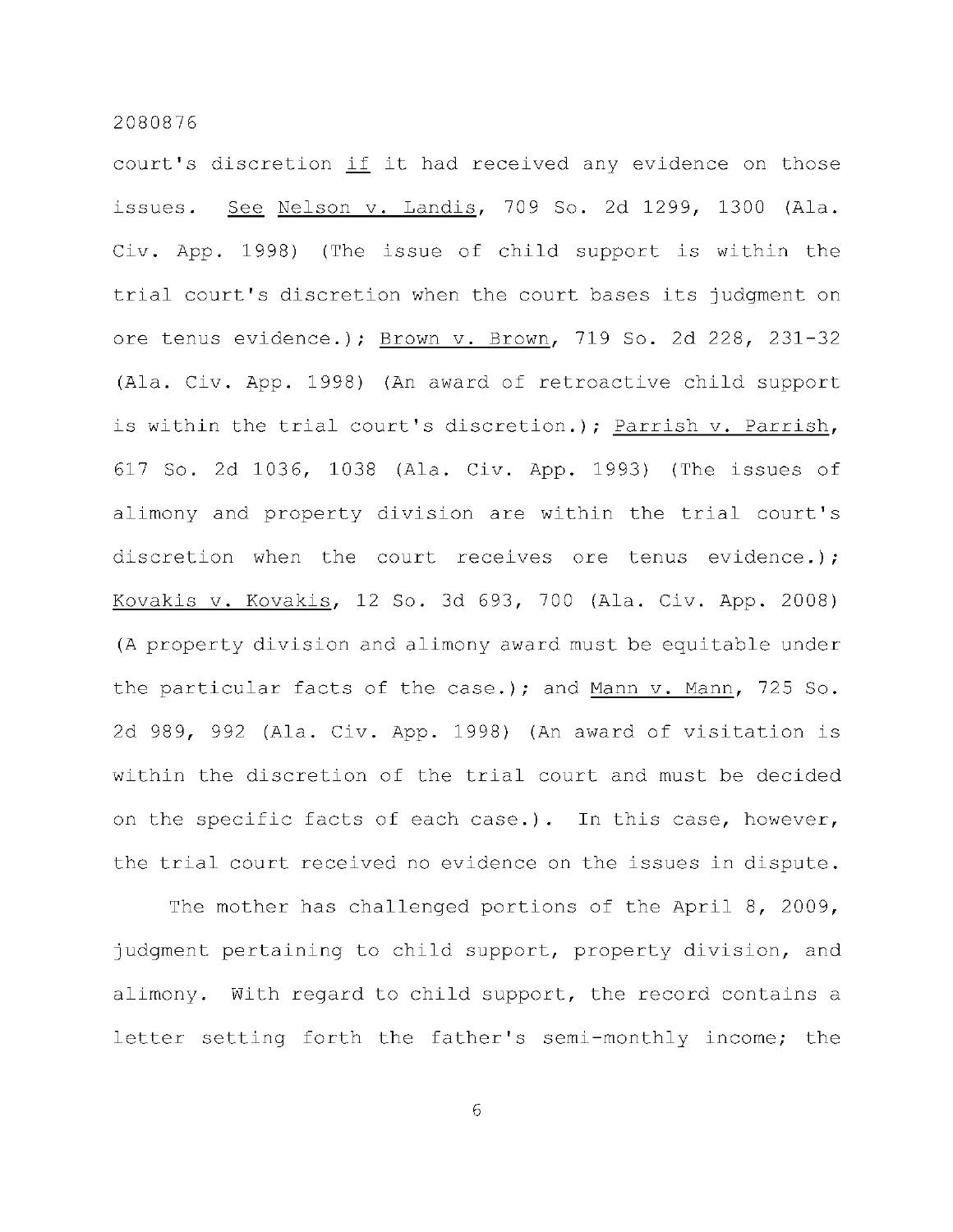certification of the record on appeal indicates that that letter was not submitted into evidence. The record also contains a child-support calculation apparently performed by a mediator recommending a child-support award; that recommendation was not adopted by the trial court in reaching its child-support award. The record contains none of the child-support forms required by Rule 32(E), Ala. R. Jud. Admin., and the trial court's judgment does not incorporate a child-support form setting forth the manner in which the trial court reached its child-support determination. "[T]his court cannot affirm a child-support order if it has to quess at what facts the trial court found in order to enter the support order it entered ...." Mosley v. Mosley, 747 So. 2d 894, 898 (Ala. Civ. App. 1999).

The determination whether an award of retroactive child support is appropriate is dependent on the specific facts of the case. Brown v. Brown, 719 So. 2d at  $231-32$ . Similarly, the unique facts and circumstances of each action determine issues of property division, alimony, and visitation. Murphy v. Murphy, 626 So. 2d 620, 623 (Ala. Civ. App. 1993). In this case, however, no evidence regarding the facts and